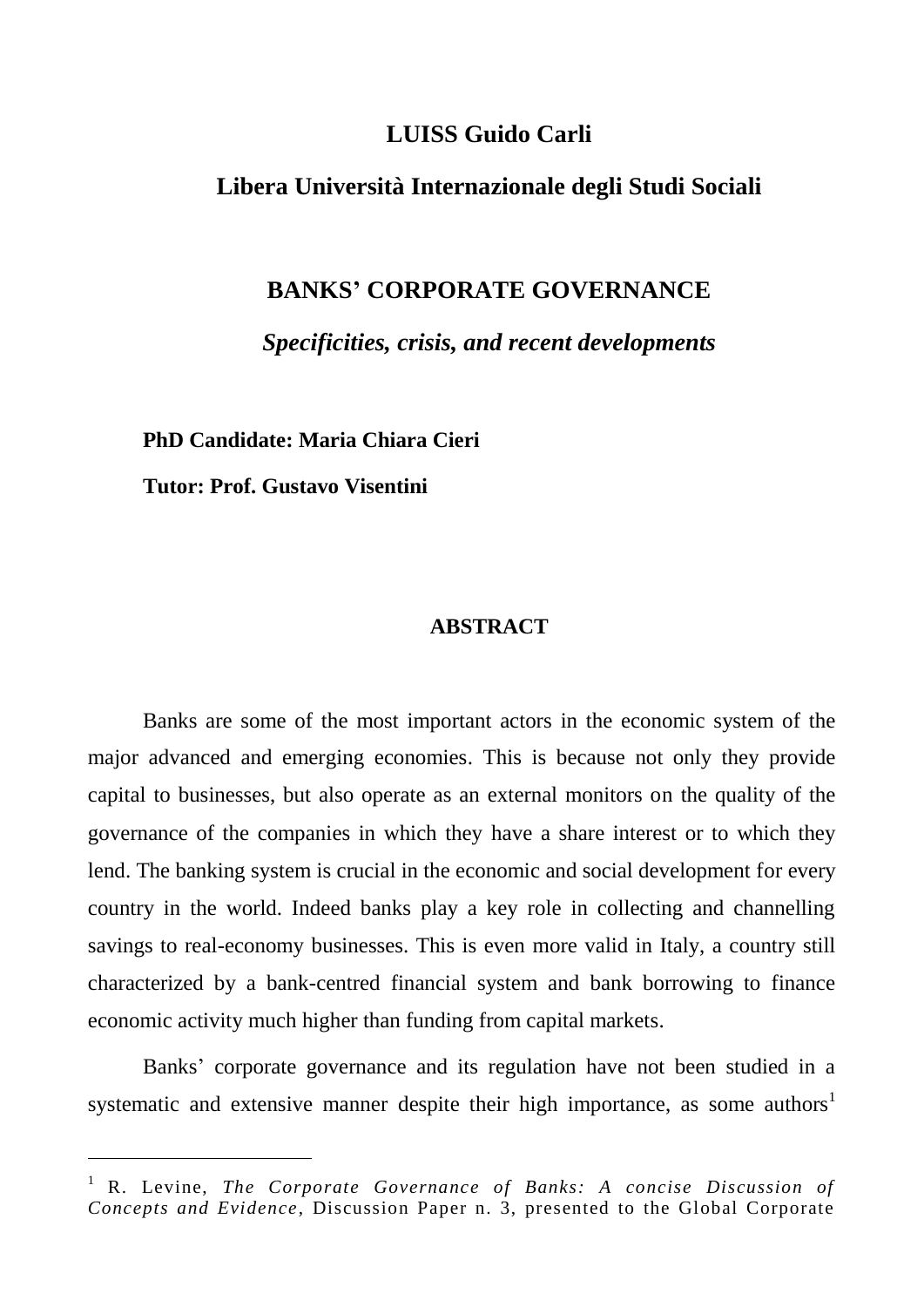complained. Indeed the importance of both has been underestimated for at least the first year of the recent global financial crisis, which also brought to light the overall inadequacy of the global system of corporate governance of banks. By now this aspect is recognised by analysts one cause, a major catalyst of the crisis.

The proper functioning of financial markets is chiefly based on investors' (increasingly more often financial intermediaries) confidence on proper behaviour and soundness of financial institutions which should be the result of the capacity and adequacy of the systems in charge of identifying and managing risks. Systems of corporate governance which are inadequate or do not guarantee transparency seriously harm the functioning of financial markets in which banks operate.

Banks' specificity requires a specific study on corporate governance of those companies. Banks' governance has also major structural differences. Consider the trust relationship between managers and shareholders and their conflicts of interest (the so-called Agency conflict). In banks there are other players involved, such as supervisors and depositors. In Italy the widening of the set of stakeholders takes a distinct connotation due to the still-very-large holdings of banking foundations in the capital of the banks. Recently new institutional investors slowly begun taking significant holdings in major Italian banks. This thesis explores the new frontiers of banks' corporate governance, in the light of developments following the recent financial crisis, in a time of strong and urgent legislative changes not only at national level (such as the regulatory interventions of the Bank of Italy from 2008 to date, not last the Supervisory Regulation on internal organization and corporate governance of banks). Should the legislator introduce measures to create additional mechanisms to constrain banks' governance or should it focus on creating incentives for a sound and prudent management of banks, so to stimulate a "appropriate market behaviour"?

The present work aims at addressing the specific aspects that affect the corporate governance of banks both at a national level and at a global one. These

 $\overline{a}$ 

Governance Forum, 21 July 2003, [www.gcgf.org;](http://www.gcgf.org/) J.R Macey e M. O'Hara, *The Corporate Governance of Banks*, "FRBNY Economic Policy Review", April 2003.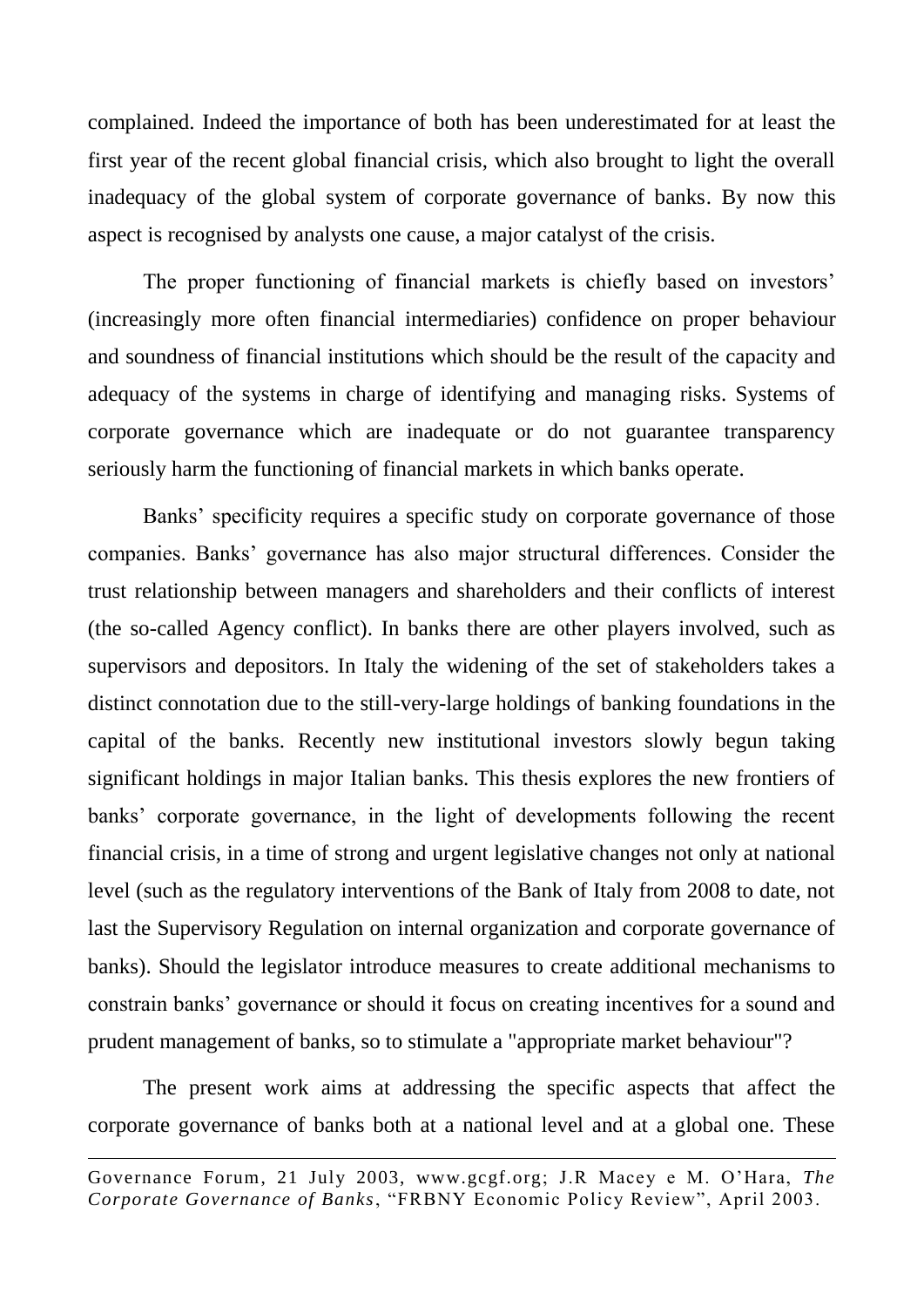levels that are increasingly intersecting each other, as we believe that now (perhaps since its origin) the banking system can only be considered in the multitude of complex international interconnections, which have become global. Those links have been made increasingly more stringent by the socio-economic reality of the new millennium.

In order to better put in context the recent regulatory changes, ample space is devoted to the reconstruction not only of the evolution in Italy of the recent global financial crisis (significantly called "interlude" and where there have been some important anomalies, luckily positive<sup>2</sup>), but also of the origin of the crisis with particular reference to the case of the United Kingdom (London remains the leading financial market in Europe, but before the crisis was by far the leading financial centre in the world), where through the reform proposal by Chancellor G. Osborne the supervisory architecture is ready for a revolution that will totally redraw the regulatory landscape.<sup>3</sup>

The first chapter is devoted to the reconstruction of the term corporate governance and to the long process of formation of its definition in the economic and legal environment. In the second chapter we review the main points of difference between banks and other companies of the real economy, with particular attention to the elements that impact on the systems of corporate governance adopted by the banks. The third chapter examines the main national legal reference which is the Supervisory regulation on internal organization and corporate governance of banks issued by the Bank of Italy in 2008. Moving from the development in Italy of the

<sup>&</sup>lt;sup>2</sup> Interlude between the anarchic development of large intermational banks (with reference to both deregulation and financial innovation) and the return to businessas-usual. From R. Ruozzi, *Intermezzo*, *Tre anni di crisi bancarie* , Milano, l'alingua, Spirali, 2010.

 $3$  The implementation of a thorough reform of the UK supervisory architecture was urged by economic actors and the new coalition Government has quickly release a consultation document entitled *A new approach to financial regulation: judgment, focus and stability*, published by the HM Treasury in July 2010. The so-called "Osborne Reform", named after the Chancellor of the Exchequer, provides for the abolition of the current tripartite architecture .